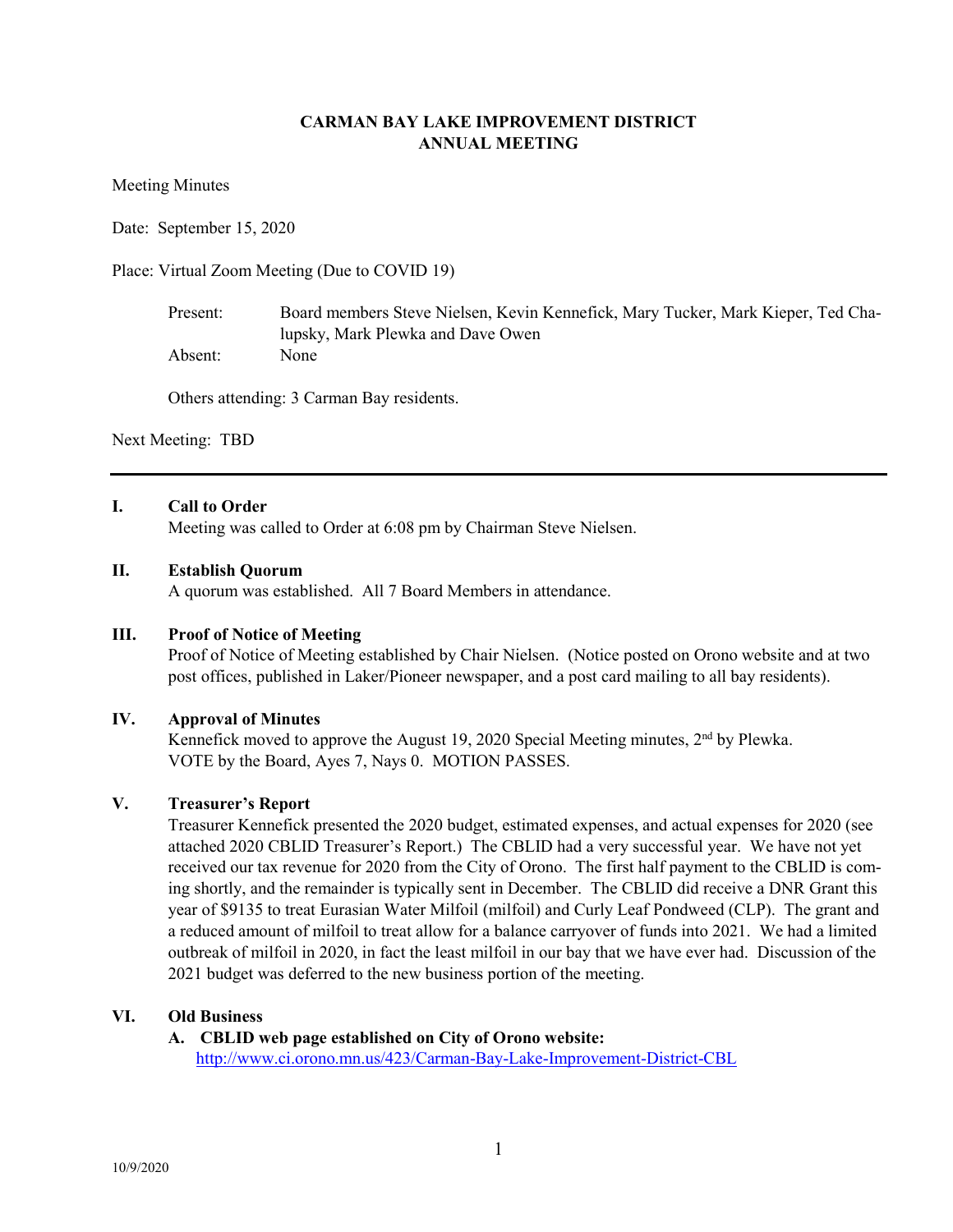Nielsen stated the City of Orono has been helpful supporting our website presence. He reviewed the Table of Contents page that is on the CBLID website. It is comprehensive and includes all key documents, including our Bylaws, Annual Reports, Resolutions, and Board Meeting Minutes. All residents are encouraged to look at the website.

#### **B. Handout for CBLID residents summarizing the responsibilities of the CBLID.**

Nielsen introduced a document that Mark Kieper developed, explaining that it is intended to answer frequently asked questions about what the CBLID can do and what homeowners can do regarding lakeshore weeds. Kieper then added more detail about what the CBLID can and cannot do, and what individual lakeshore owners can do to address nuisance weeds in front of their property. The Minnesota DNR has two programs for lake weeds, one for individual lakeshore owners, and another for the more public waters further from shore that the CBLID can treat. The lakeshore owner, with a permit, is allowed, in a small area around docks and swimming areas, to treat all vegetation, both invasive weeds and native nuisance weeds. The DNR website describes this program. The CBLID is only allowed to address and treat invasive species which currently include Eurasian Water Milfoil and Curly Leaf Pondweed. The document will soon be available on the CBLID website.

## **VII. New Business**

## **A. 2020 Carman Bay treatment update**

Nielsen described the 2020 CBLID Bay treatment. The focus is only on Eurasian Water Milfoil (milfoil) and Curly Leaf Pondweed (CLP). The first step each year is a delineation survey of where the invasive weeds are. We then need approval of our treatment plan by the DNR and a permit to treat.

The CLP survey is done early in May. This year CLP was found mostly on the west side of the bay, and in the coves on the west, east and north sides. This pattern was very similar to 2019 – in fact, it has been pretty much the same since 2017. CLP was treated in late May, and the treatment was very successful. We have been told that 7 consecutive years of treatment (3 more years) may wipe it out.

The milfoil survey is done later, in June, because the milfoil plants start growing later. In 2019 we had an explosion of milfoil all over the bay, with 37 acres treated. 2020 was a stark contrast from last year, with very little milfoil except in the coves. Fewer than 7 acres were treated this year. Two chemicals were used. Diquat is a broad spectrum herbicide while ProcellaCor is a focused herbicide that is specific for milfoil, but is 10 times more expensive. It is used sparingly in isolated locations to keep the costs down. ProcellaCor is more powerful, and the manufacturer guarantees that after 3 years of use in an area of over 10 acres, there will be no milfoil. This year the milfoil treatment was on July 15, later than we prefer. We want to treat before July 4, but this year the milfoil was slow starting, and weather conditions also were not conducive to earlier treatment.

Each year in September we have a Point Intercept Survey done to determine the effectiveness of the milfoil treatment. There were small, isolated pockets of milfoil left. The survey showed there was 11% occurrence (i.e., 89% reduction) of milfoil left after the treatment, which is pretty good. Our goal is to be at 20% or less.

#### **B. Proposed 2021 budget**

Treasurer Kennefick presented the budget for 2021 (see attached 2021 CBLID Budget Report).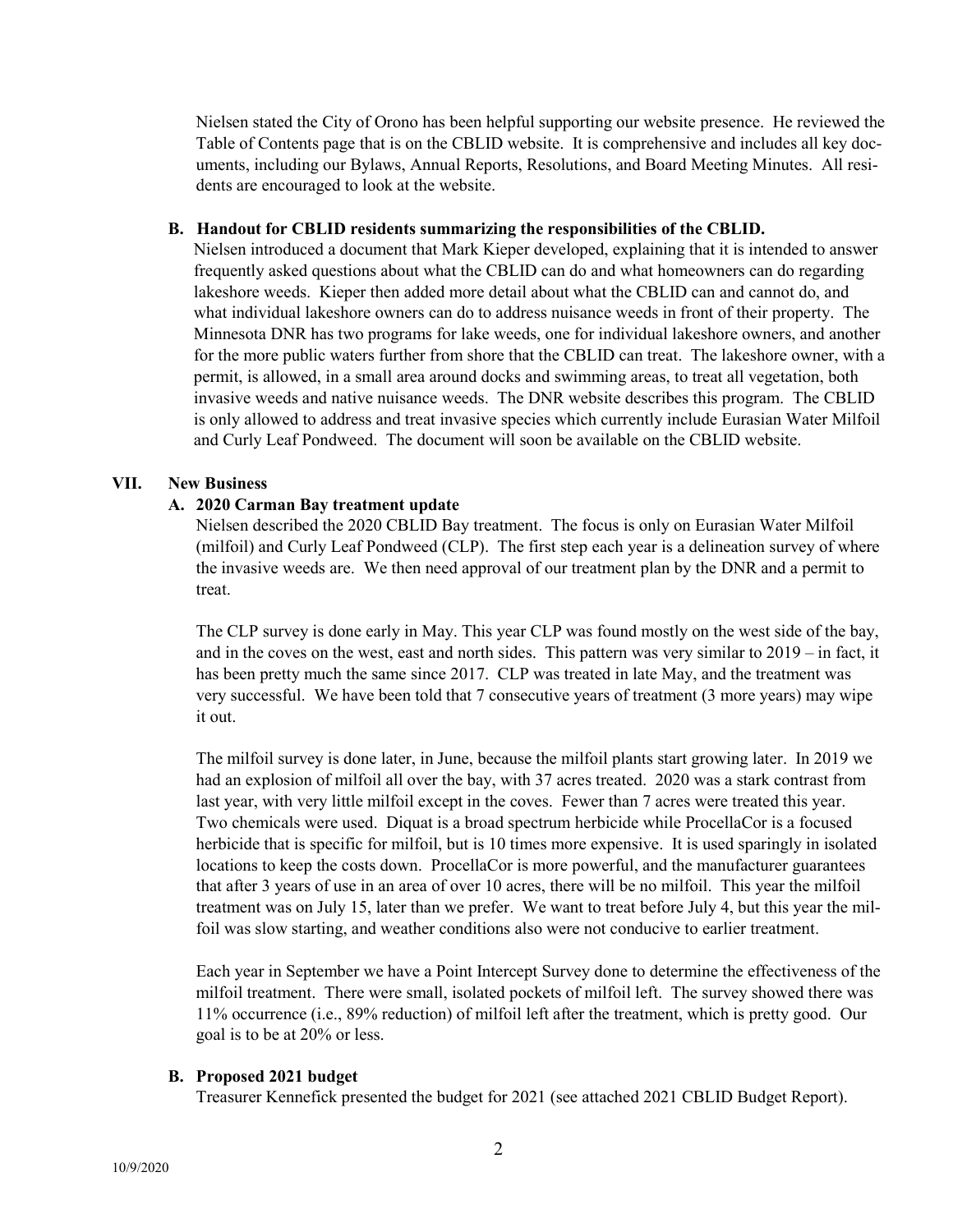The budget for treatment is similar to what we budgeted for this year in 2020, but with this year's DNR Grant we spent less of our funds, which gives us a nice opportunity to carry over funds into next year. There may be DNR grants next year, and we will apply for them if they are available. For Curly Leaf Pondweed we expect about the same treatment as this year. With milfoil we increased the budget for 2021, as treatment may return to more normal and we expect more treatment than 2020, though less than 2019. Overall, we estimate spending about \$20,000 for 2021 treatments, and are able to contribute \$14,000 as carryover to our reserves from 2020. We would like to have \$60,000 in reserves. There are two reasons to do this. First, each year we incur costs in the summer and receive the tax receipts later in the year. Second, we need to be prepared for some new invasive species, or an explosion of growth of the current ones. The worst case would be to have a bad year and not have the funds available to fully treat the bay. A few years ago, before the CBLID, we were raising and spending up to \$70,000 per year for treatments. We want to build a reserve and then hopefully reducing the tax assessment. This budget proposes that the 2021 taxation level remain the same as 2020 at \$33,600 with the same CBLID tax levied at \$300 per lakeshore property.

Chuck Nadler from the public moved to approve the 2021 budget as presented with a tax assessment of \$300 in 2021 for each property in the CBLID district, 2nd by Tucker. VOTE by voice vote of Board and audience: All who voted, voted Aye, Nays 0. MOTION PASSES.

#### **C. Election of Board Members and Officers**

Three Board positions for 2 year terms are expiring. There were no nominations from the public. Nominations from the public must be received by the Board by June 1<sup>st</sup>, as required by the CBLID Bylaws. The three incumbents Steve Nielsen, Kevin Kennefick and Mary Tucker agreed to run again and were nominated.

A VOTE to approve the nominations by voice vote of Board and audience was taken: All who voted, voted Aye, Nays 0. NOMINEES APPROVED.

The Board must elect its officers annually. Nominees to keep the following positions: Chairman, Nielsen; Vice Chair, Plewka; and Treasurer, Kennefick. The Secretary position to be filled by Owen. These Board members agreed to fill these positions. VOTE by the Board, Ayes 7, Nays 0. NOMINEES APPROVED.

#### **VIII. Adjournment**

Motion to adjourn by Candace Nadler from the public, 2<sup>nd</sup> by Plewka. VOTE by the Board, Ayes 7, Nays 0. MOTION PASSES, and meeting adjourned at 7:06 pm.

Attachments: 2020 CBLID Treasurer's Report 2021 CBLID Budget Report

Submitted by Dave Owen, Secretary of the Board.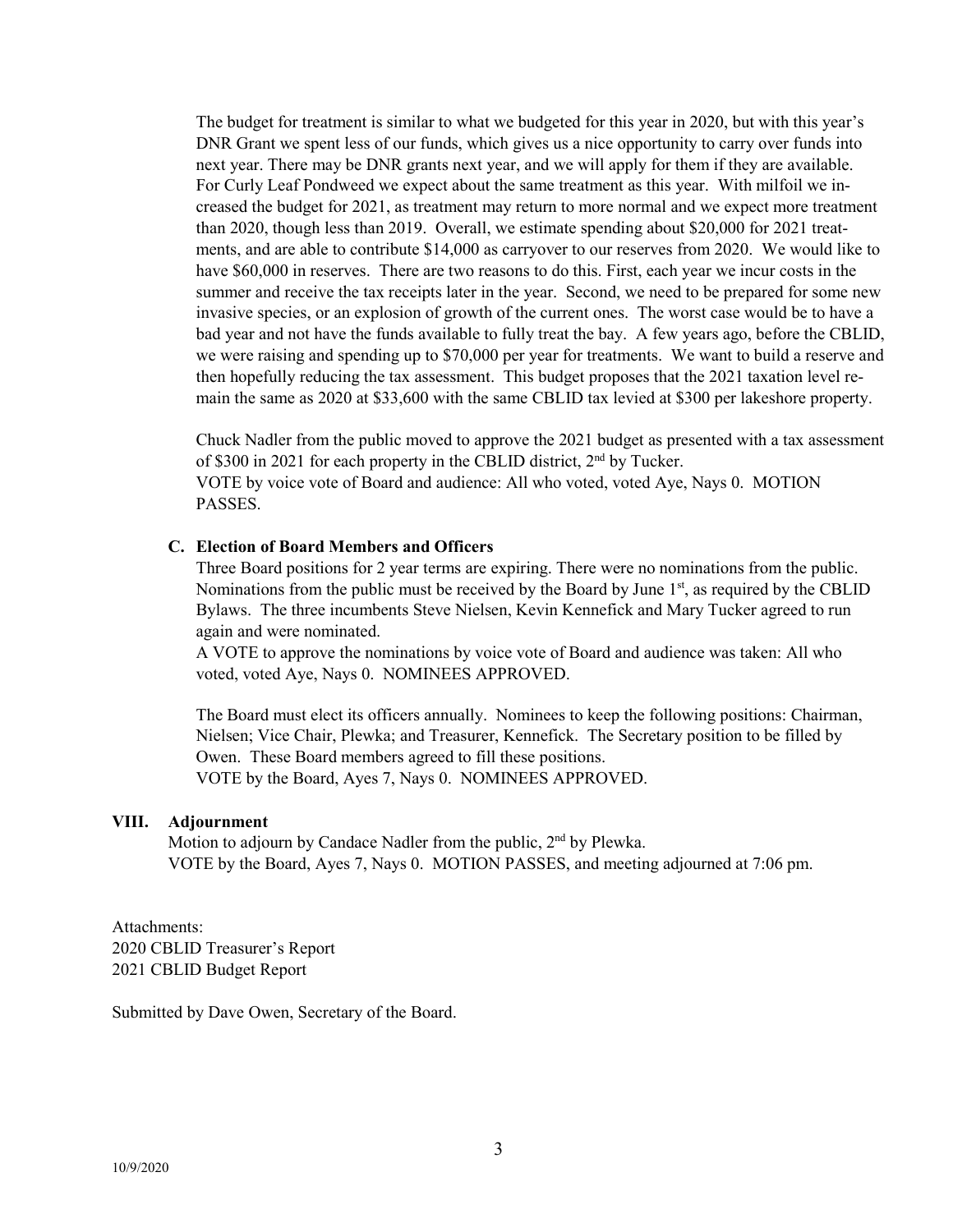# Carman Bay Lake Improvement District  **2020 CBLID Treasurer's Report**

|                            | Source of Funds                  |                             |                                | 2019 Actual | 2020 Budget | 2020 Estimate |               | <b>EST vs Budget</b> |  |
|----------------------------|----------------------------------|-----------------------------|--------------------------------|-------------|-------------|---------------|---------------|----------------------|--|
|                            | Carryover from prior year        |                             | \$21,964.00                    | \$13,711.00 | \$13,711.00 | \$            |               |                      |  |
|                            | Tax receipts                     |                             |                                | \$20,427.00 | \$33,617.50 | \$33,617.50   | \$            |                      |  |
|                            | <b>Grants from DNR</b>           |                             |                                |             |             | \$9,135.00    | \$<br>9,135.0 |                      |  |
|                            |                                  | <b>Total Available</b>      |                                | \$42,391.00 | \$47,328.50 | \$56,463.50   | \$            | 9,135.0              |  |
| <b>Expenses</b>            |                                  |                             |                                |             |             |               |               |                      |  |
| PLM:                       |                                  |                             | <b>CLP and EWM Delineation</b> | \$2,300.00  | \$2,400.00  | 2,200.00      | \$            | (200.0)              |  |
|                            |                                  | <b>CLP Treatment Diquat</b> |                                | \$3,007.00  | \$3,500.00  | 3,795.00      | \$            | 295.0                |  |
|                            | <b>EWM Treatment Diquat</b>      |                             | \$3,328.00                     | \$4,000.00  |             | \$            | (3, 477.0)    |                      |  |
|                            | <b>EWM Treatment ProcellaCor</b> |                             |                                | \$17,592.00 | \$17,600.00 | 4,848.00      | \$            | (12, 752.0)          |  |
|                            | Point Intercept Survey           |                             |                                | \$2,200.00  | \$2,400.00  | 2,400.00      |               |                      |  |
|                            |                                  | <b>Total PLM</b>            |                                | \$28,427.00 | \$29,900.00 | 13,766.00     | \$            | (16, 134.0)          |  |
| Misc Exp                   |                                  |                             |                                | \$253.00    | \$250.00    | 250.00        | \$            |                      |  |
|                            |                                  | <b>Total Expenses</b>       |                                | \$28,680.00 | \$30,150.00 | \$14,016.00   | \$            | (16, 134.0)          |  |
| <b>Remaining Carryover</b> |                                  |                             |                                | \$13,711.00 | \$17,178.50 | \$42,447.50   |               | 25,269.0             |  |
| Note:                      |                                  |                             |                                |             |             |               |               |                      |  |